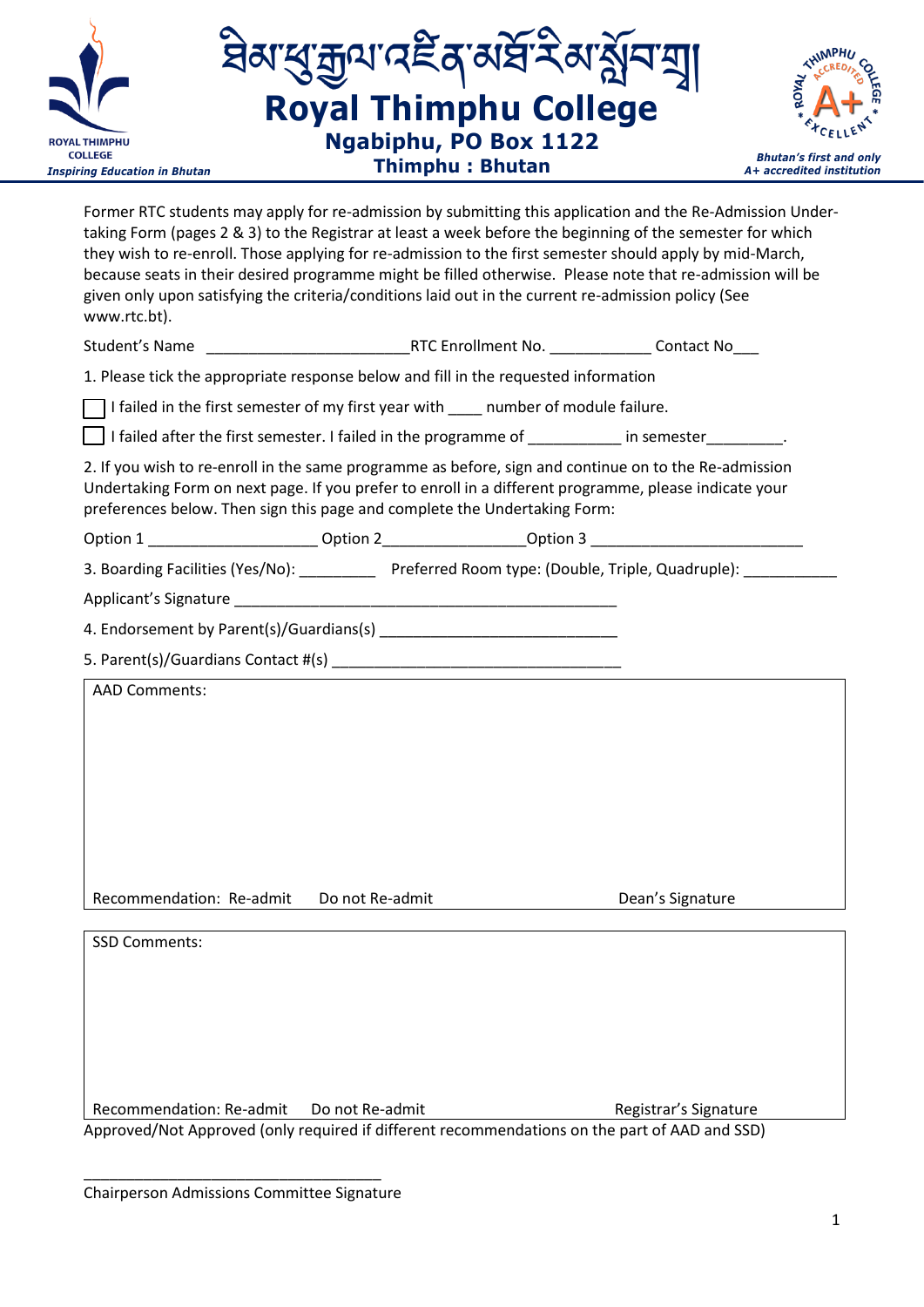





## **Re-admission Undertaking Form**

This form is used by students seeking re-admission and their parents to affirm their commitment to continue again at RTC in a manner consistent with the academic regulations and the Code of Conduct of the College.

## **Instructions to students and parents/guardians: Complete this form and submit it to the Registrar at RTC. The readmission is not final until it has been approved by the College.**

Student's Name

Student's Contact No. \_\_\_\_\_\_\_\_\_\_\_\_\_\_\_\_\_\_\_\_\_\_\_ Student's Enrollment No. \_\_\_\_\_\_\_\_\_\_\_\_\_\_\_\_

Parent(s)/Guardian(s) Name(s) \_\_\_\_\_\_\_\_\_\_\_\_\_\_\_\_\_\_\_\_\_\_\_\_\_\_\_\_\_\_\_\_\_\_\_\_\_\_\_\_\_\_\_\_\_\_\_\_\_\_\_\_\_\_\_\_\_\_\_\_\_\_\_

Parent(s)/ Guardian(s) Contact #(s) \_\_\_\_\_\_\_\_\_\_\_\_\_\_\_\_\_\_\_\_\_\_\_\_\_\_\_\_\_\_\_\_\_\_\_\_\_\_

Indicate the reason by ticking any of the following for discontinuing at RTC previously

- A. Failed
- B. Debarred
- C. Disciplinary
- D. Health
- E. Withdrawn
- F. Any other (Specify):

Students, by signing below, you indicate that you understand and agree with the following:

- I have gone through and am familiar with the Student Handbook, including all the College's academic regulations as well as the RTC Codes of Student Conduct & Procedures
- I will not repeat any actions which led to my discontinuation from RTC previously.
- I will not engage in any actions that may lead to disciplinary problems and understand that if I was asked to leave previously on a disciplinary basis, any additional disciplinary problems (minor or major) may lead to my expulsion.
- I will maintain full attendance at all my classes and RTC events, and agree that any attendance shortage, even if it is borderline, will result in my being debarred and failed again.
- I will consistently maintain good study habits and remain up to date in all my classes.
- I will seek support through my advisor, the Learning Resource Center, and any other available learning opportunities.
- I will maintain my health and not engage in any harmful habits (tobacco, alcohol, drugs).
- If, for any reason, I fail in any semester in the future, I may not be eligible for re-admission again.
- My parent/guardian will be informed of all of the above. Furthermore, I will truthfully inform my parent/guardian about my attendance, academic marks on all assessments, and my class schedule, at least once a month

| Student's Signature<br>Date |
|-----------------------------|
|-----------------------------|